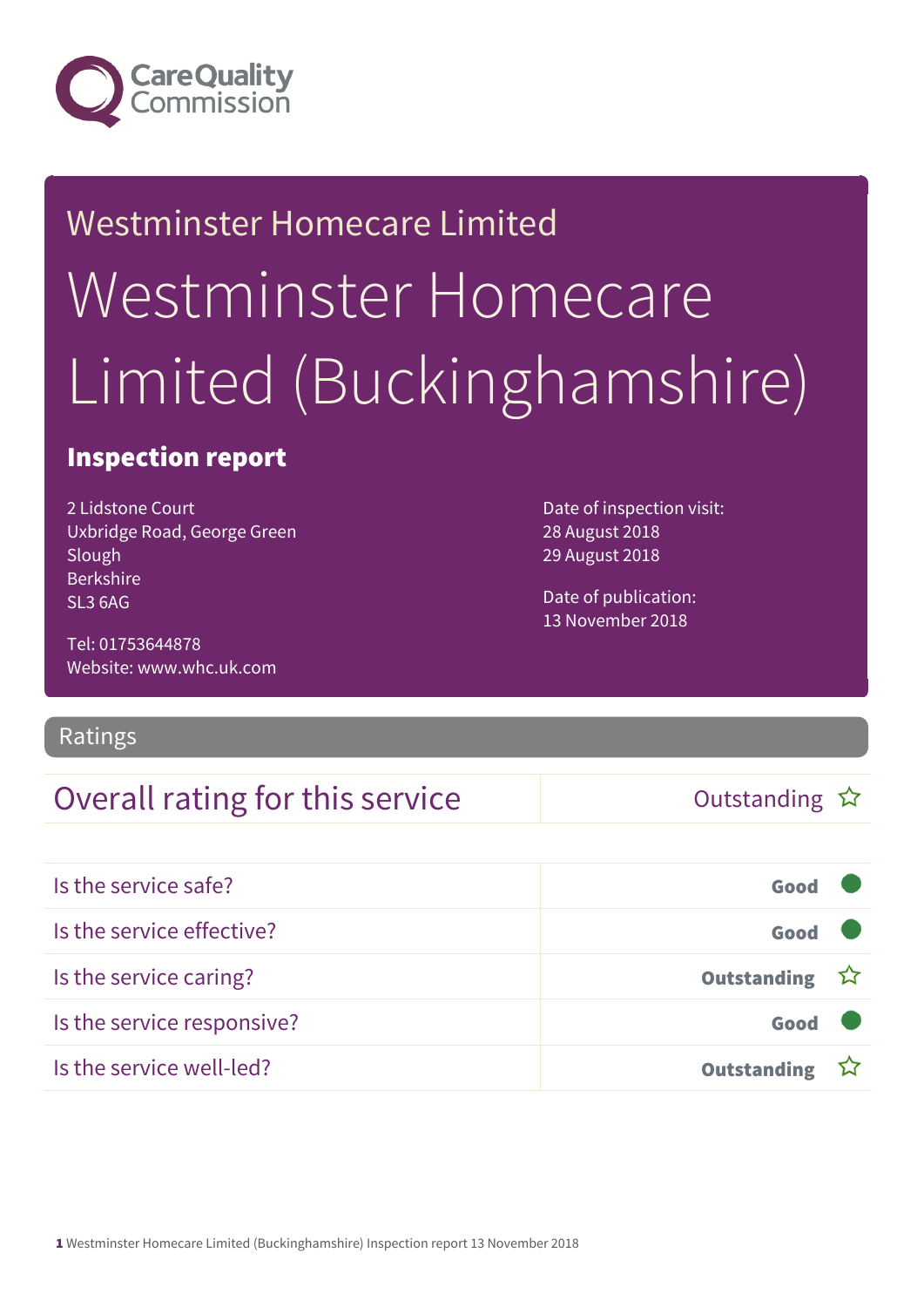## Summary of findings

#### Overall summary

Our inspection took place on 28 and 29 August 2018 and was announced.

This was our first inspection of the location since a change in the service's office address. We last inspected the service in 2014 under our prior inspection methodology .

This service is a domiciliary care agency. It provides personal care to people living in their own houses and flats. It provides a service to older and younger adults, people with physical disabilities sensory impairments, learning disabilities or dementia.

Westminster Homecare Limited (Buckinghamshire) is part of a corporate provider of care at home services, with 21 registered locations. At the time of our inspection, more than 140 people used the service and there were more than 50 staff.

The provider is required to have a registered manager as part of their conditions of registration. A registered manager is a person who has registered with the Care Quality Commission to manage the service. Like registered providers, they are 'registered persons'. Registered persons have legal responsibility for meeting the requirements in the Health and Social Care Act 2008 and associated Regulations about how the service is run. At the time of our inspection, there was a manager registered with us.

People were protected from abuse and neglect. Appropriate systems were in place to safeguard people from the risk of preventable harm. People's care risks were appropriately assessed, mitigated and recorded. Recruitment practices and supporting documentation met the requirements set by the regulations. We found appropriate numbers of staff were deployed to meet people's needs. People's medicines were safely managed.

The service was compliant with the requirements of the Mental Capacity Act 2005 (MCA) and associated codes of practice. People were assisted to have maximum choice and control of their lives and staff supported them in the least restrictive way possible. The policies and systems in the service supported this practice.

Staff induction, training, supervision and performance appraisals were robust and ensured workers had the necessary knowledge and skills to effectively support people. People's care preferences, likes and dislikes were assessed, recorded and respected. We found there was collaborative working with other community healthcare professionals. People were supported to maintain a healthy lifestyle.

The service was extremely caring. There was consistently complimentary feedback from people who used the service and relatives. Staff often went beyond their usual role to ensure people were safe, well-cared for and treated holistically. The service prevented social isolation of people who lacked contact with their local community. People told us they could participate in care planning and reviews. People also told us they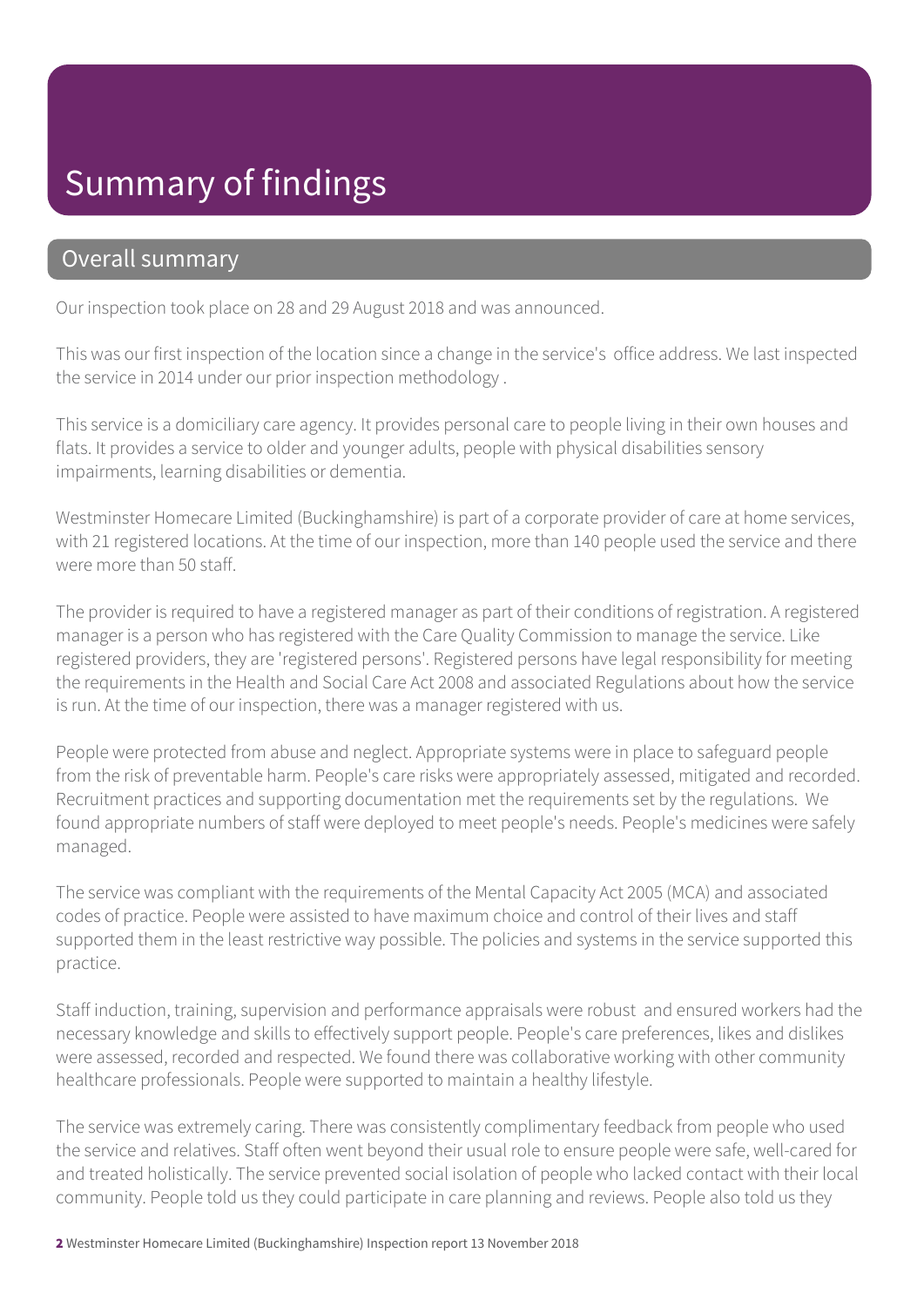were consistently encouraged by staff to make decisions for themselves, and only assisted when needed. People's privacy and dignity was respected when care was provided to them.

Care plans were appropriate and contained information on how to support people in the best possible way. We saw there was a complaints system in place which included the ability for people to contact any officebased staff member or the management team. Concerns and complaints were recorded and reviewed to ensure positive outcomes. Questionnaires were used to determine people's satisfaction with the care.

People, relatives and stakeholders had overwhelmingly positive opinions about the care, staff, management and leadership of the service. There was an excellent workplace culture and we saw the staff worked cohesively to ensure good care for people. Robust, frequent and extensive audits and checks were used to gauge the safety and quality of care. Where necessary, improvements were made to continuously make the service better. The service offered their support to the group of locations operated by the provider. The provider had a detailed knowledge of the service's core operations and performance.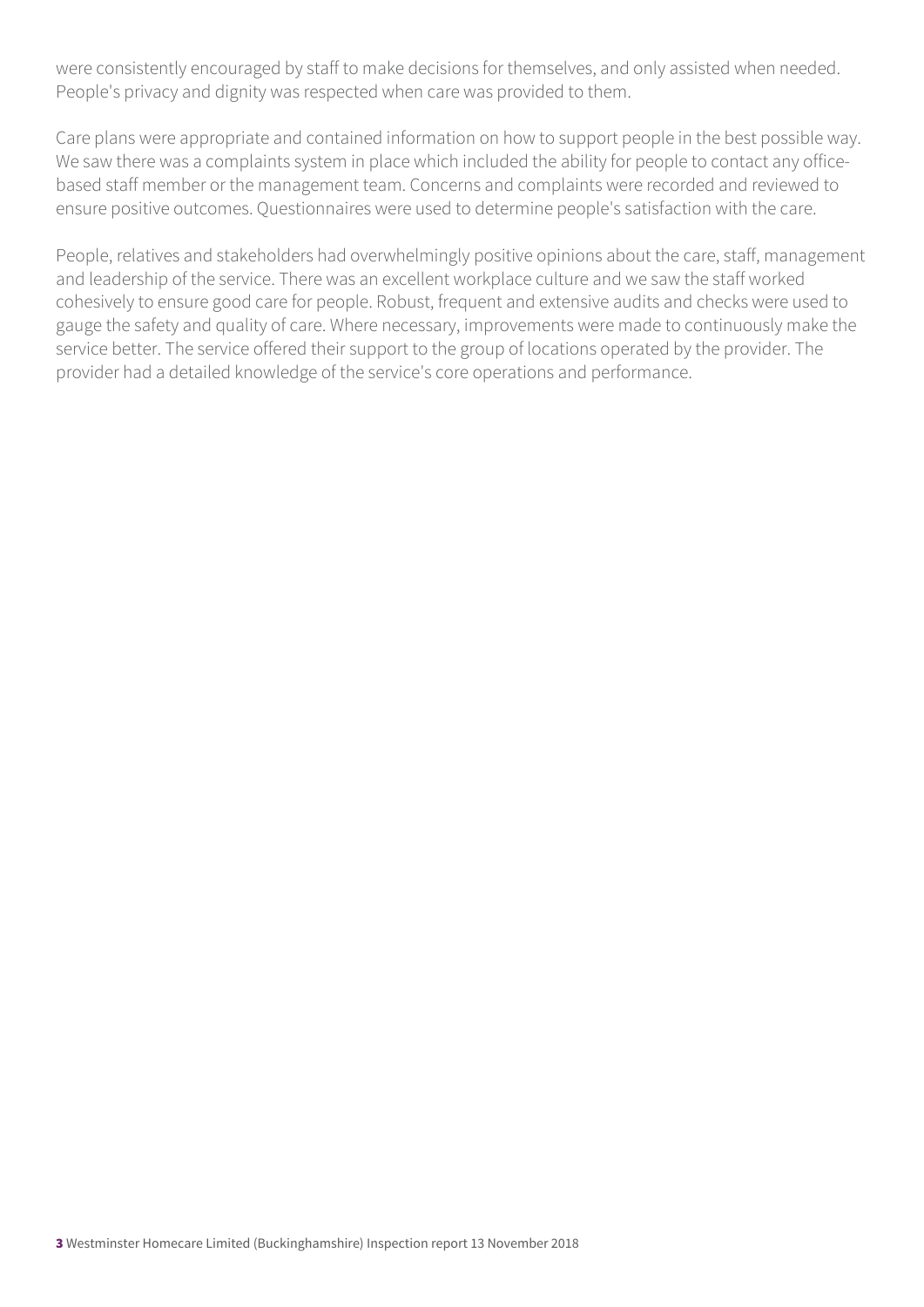#### The five questions we ask about services and what we found

We always ask the following five questions of services.

| Is the service safe?                                                                                                                           | Goo           |
|------------------------------------------------------------------------------------------------------------------------------------------------|---------------|
| The service was safe.                                                                                                                          |               |
| People were protected from the risks of abuse or neglect.                                                                                      |               |
| People had comprehensive risk assessments in place to prevent<br>harm and ensure their safety.                                                 |               |
| There were enough staff deployed to meet people's needs and<br>ensure calls were on time.                                                      |               |
| Incidents and accidents were reported and investigated.                                                                                        |               |
| Is the service effective?                                                                                                                      | Good          |
| The service was effective.                                                                                                                     |               |
| People's likes, dislikes and preferences were assessed and<br>informed their care.                                                             |               |
| Staff received very good support which provided them with the<br>knowledge, skills and experience to provide effective care for<br>people.     |               |
| People were supported to lead healthy lifestyles, and were<br>assisted by the service organising health and social care<br>professional input. |               |
| People's consent was obtained and the service complied with<br>the requirements of the Mental Capacity Act 2005.                               |               |
| Is the service caring?                                                                                                                         | Outstanding ☆ |
| The service was extremely caring.                                                                                                              |               |
| People were protected from social isolation within the<br>community, and staff encouraged and promoted holistic<br>wellbeing.                  |               |
| There was extremely positive feedback about the care provided<br>by staff.                                                                     |               |
|                                                                                                                                                |               |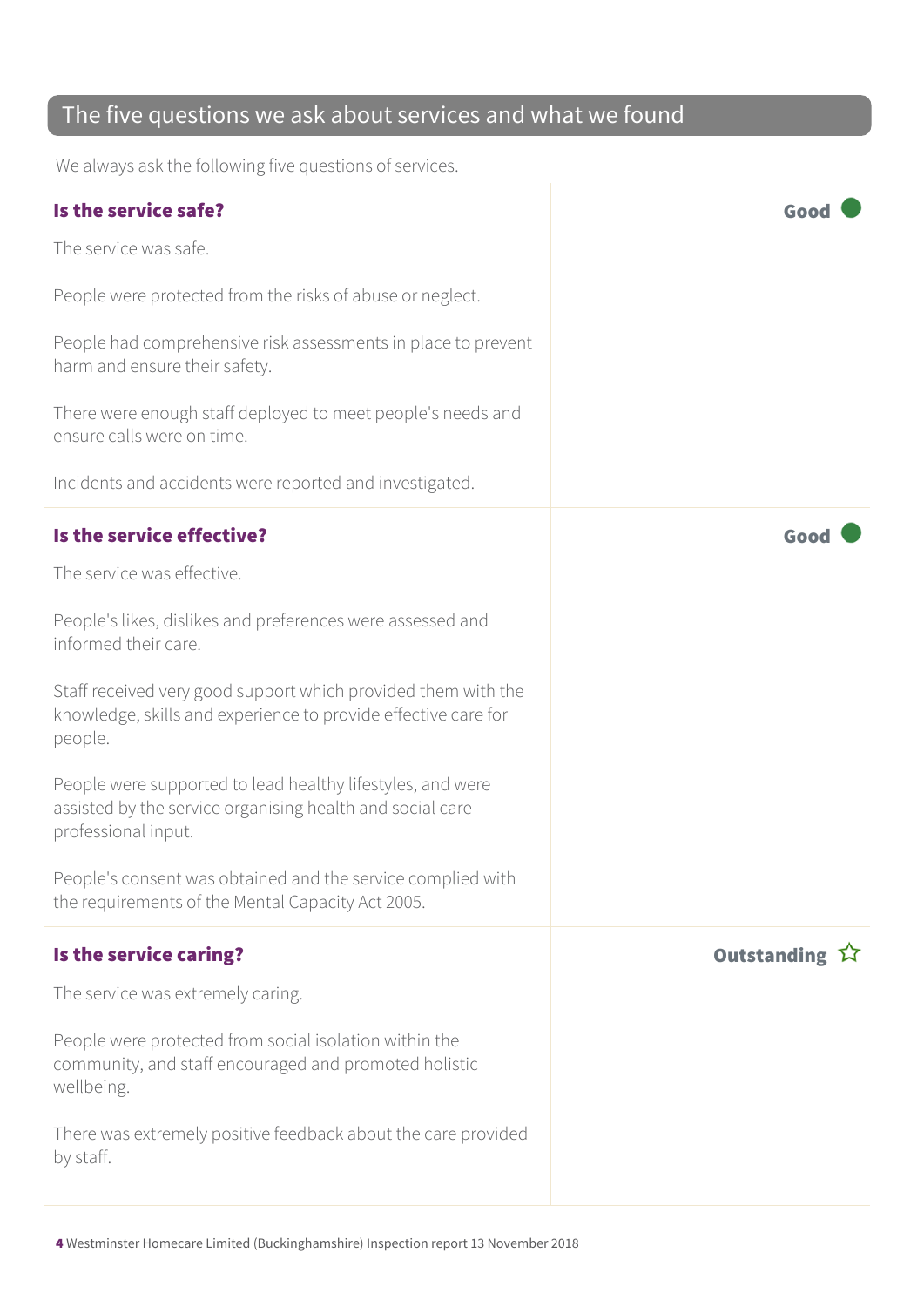| People's emotional, spiritual and physical health was included<br>as part of the complete care package.                                               |                    |
|-------------------------------------------------------------------------------------------------------------------------------------------------------|--------------------|
| People had developed meaningful and trusting relationships<br>with staff.                                                                             |                    |
| People and relatives were always involved in care decisions and<br>regularly asked for feedback.                                                      |                    |
| People's privacy and dignity was respected.                                                                                                           |                    |
| Is the service responsive?                                                                                                                            | Goo                |
| The service was responsive.                                                                                                                           |                    |
| People's care was very person-centred, and care documentation<br>included the right information to provide responsive care.                           |                    |
| People's communication needs were assessed in line with the<br>Accessible Information Standard.                                                       |                    |
| People and relatives knew how to make a complaint. When<br>feedback was provided, the service acted upon it to ensure<br>people's satisfaction.       |                    |
|                                                                                                                                                       |                    |
| Is the service well-led?                                                                                                                              | <b>Outstanding</b> |
| The service was extremely well-led.                                                                                                                   |                    |
| People and relatives told us the service was consistently well-led<br>and to a very high standard.                                                    |                    |
| There was always a very positive workplace culture with clearly<br>defined service aims and objectives for care.                                      |                    |
| Robust and frequent audits were completed to ensure safe,<br>quality care for people. The audit results ensured continuous<br>improvement.            |                    |
| The provider had excellent oversight of the service's performance<br>and ensured continuous monitoring of the quality and safety of<br>people's care. |                    |
| The service worked very well with other health and social care<br>agencies.                                                                           |                    |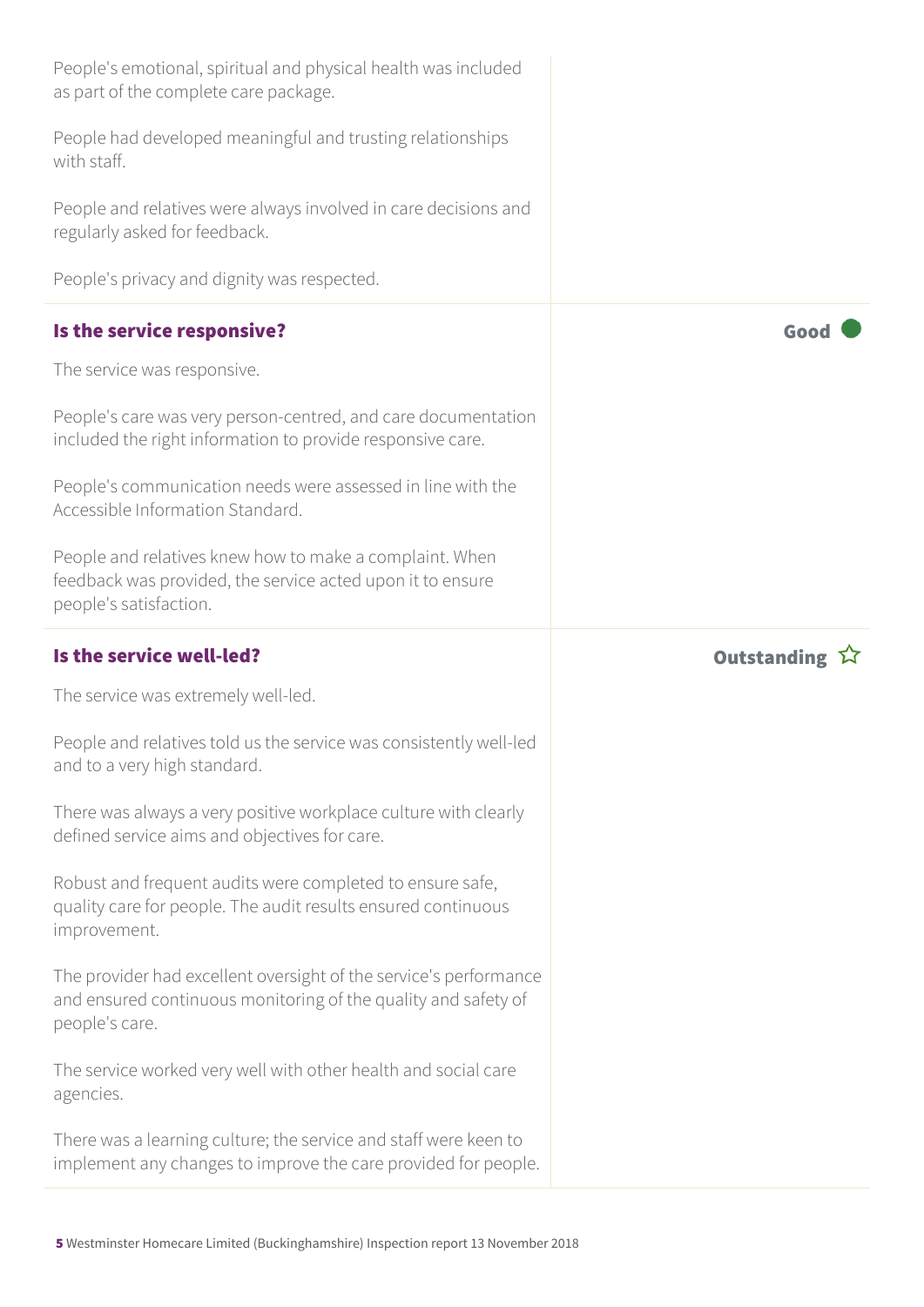

# Westminster Homecare Limited (Buckinghamshire)

Detailed findings

# Background to this inspection

We carried out this inspection under Section 60 of the Health and Social Care Act 2008 as part of our regulatory functions. This inspection was planned to check whether the provider is meeting the legal requirements and regulations associated with the Health and Social Care Act 2008, to look at the overall quality of the service, and to provide a rating for the service under the Care Act 2014.

Our inspection site visit took place on 28 August and 29 August 2018 and was announced. We gave the service 48 hours' notice of the inspection visit so that the management team would be available.

Our inspection was completed by three adult social care inspectors and two experts-by-experience. An expert-by-experience is a person who has personal experience of using or caring for someone who uses this type of care service. Our inspectors completed the office visit, interviewed management and staff and observed personal care provided in people's homes. Our experts-by-experience completed telephone calls to people and relatives.

Our inspection was informed by evidence we already held about the service. We also checked for feedback we received from members of the public, local authorities and clinical commissioning groups (CCGs). We checked records held by Companies House and the Information Commissioner's Office (ICO).

We did not ask the service to complete a Provider Information Return. This is information we require providers to send us at least once annually to give some key information about the service, what the service does well and improvements they plan to make. The service had a prior PIR prepared, and we used information from this to inform of our inspection process.

We spoke with twenty people who used the service and five relatives. We also spoke with the registered manager, operations manager, operations support manager, deputy manager and recruiter. We spoke with five care workers and two field care supervisors. We visited six people in their homes and observed care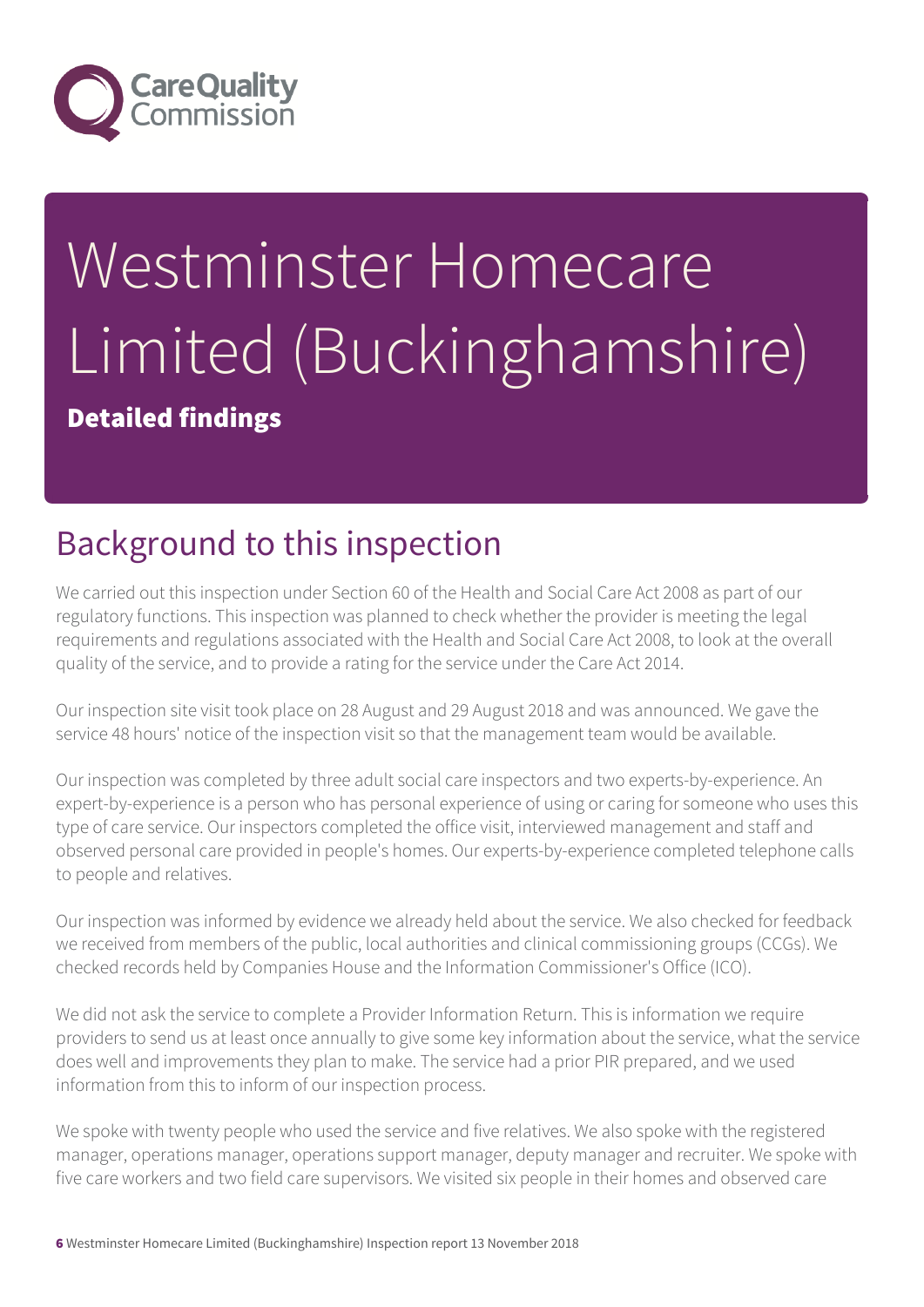practises. We reviewed parts of 20 people's care records, five personnel files, medicines administration records and other records about the management of the service.

After our inspection, we asked the registered manager to send us further documents and we received and reviewed this information. This evidence was included as part of our inspection.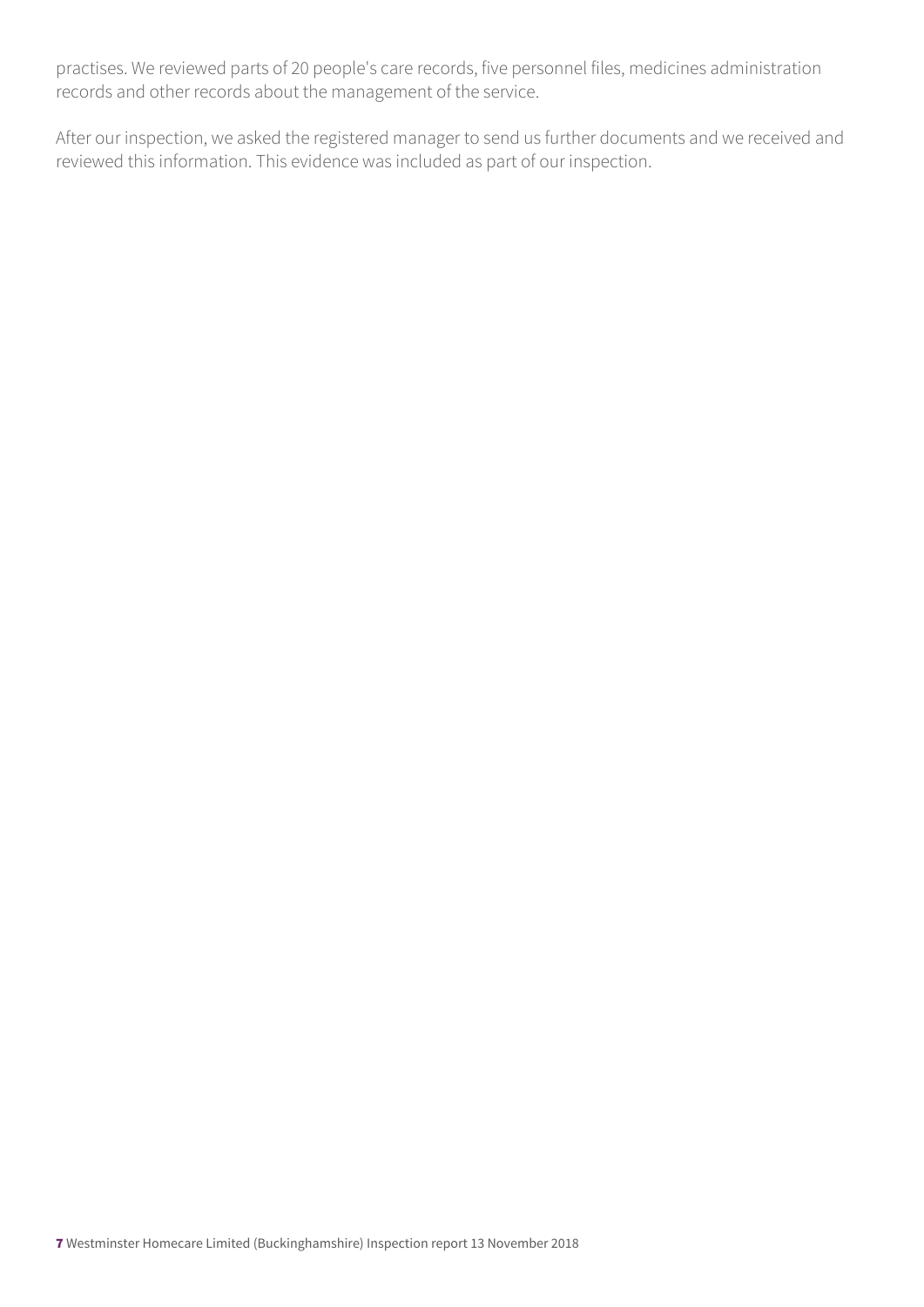### Is the service safe?

# Our findings

People told us they felt safe when staff delivered their care. One person said, "They [staff] know what they are doing, they talk to me and ask my opinion, and it matters to them that I feel comfortable and settled before they leave"

Staff we spoke with demonstrated knowledge of abuse, including self-neglect. For example, staff said they advocated people's wishes about personal care in discussions with relatives and knew their responsibility to monitor and report concerns of self-neglect. Staff understood signs of abuse and their responsibility to raise safeguarding concerns internally and externally with the appropriate agencies. One care worker provided information about a specific safeguarding concern she reported where management fed back to her and other care workers what they had done. The care worker said the management reported it to the safeguarding authority, and instructed staff to continue to monitor, record and report which was also being shared with the local authority.

Staff stated that managers regularly shared whistle-blowing procedures and encouraged staff to raise concerns. One said, "All managers are approachable; I would raise my concern or incidents with head office if I needed to." Another care worker said that she, "feels safe" when supporting someone who had behaviours that challenged as, "the office communicates any safety issues or changes and always follow-up with care workers after new calls…managers are 'hot' on changes in need and take things very seriously, looking into any incident quickly. They safeguard clients and staff, they look after us too and are especially vigilant for staff safety at night."

Staff said the recruitment and interview process they experienced was efficient and the induction process gave them the knowledge and confidence to support people safely. Staff did not feel rushed in delivering support. Two staff regularly worked together to support people who had mobility difficulties and had sound knowledge of the people's needs and use of equipment. Staff reported that safeguarding training was "very good" and felt they were given quality information to help prevent and protect people from harm.

Sufficient staff were deployed to ensure safe care. Care delivery was correctly scheduled as people's care calls were delivered at the agreed times. People told us, "They [staff] are always on time and do what they say they will do. They are very reliable", "They are not late, and are always obliging. They go the extra mile and are friendly and professional," "I get the same carers on my calls and they are a great team and "If they have to be a few minutes late because of local traffic problems, they 'phone ahead and tell us."

The service used an electronic visit recording system for care management. We noted from the information provided at the time of our inspection that people almost always received their care call at the agreed time. We observed staff phone in and out of each call, as they arrived and left. There was an inbuilt 15-minute leeway arrangement with a local authority who contracted with the service. Staff stayed for the correct length of the visit, to ensure that all allocated tasks were carried out and records were completed before leaving. Scheduling of the calls had been planned to consider people's individual needs and preferences, with a five-minute travel time allowance.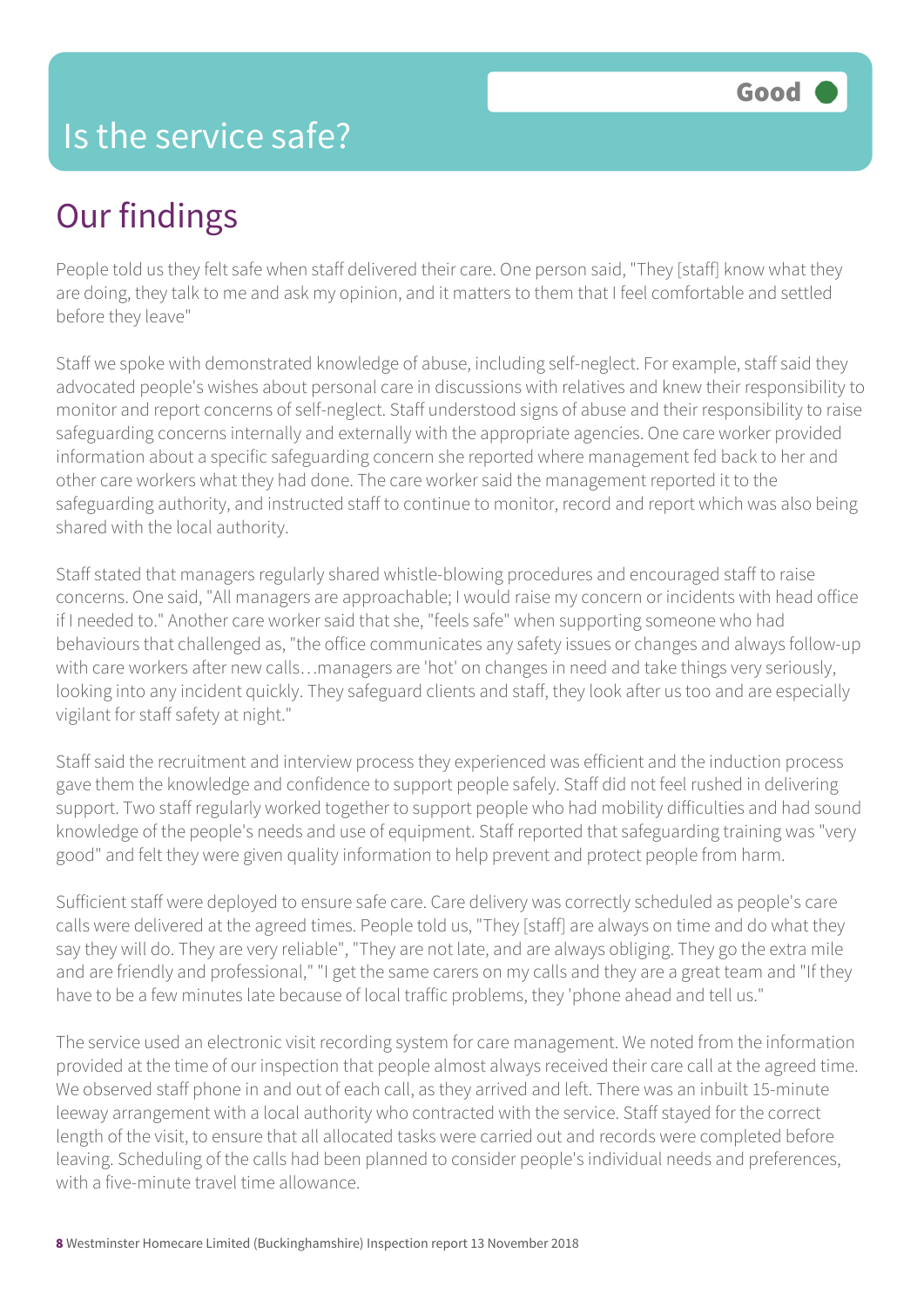Personnel files contained all the necessary pre-employment checks which showed only fit and proper applicants were offered roles. Checks included asking for a full employment history, checking the reasons why staff had left their previous roles, obtaining a criminal history check from the Disclosure and Barring Service and obtaining references from prior employers. Interviews of staff were robust and often carried out by two senior staff. The information required by the relevant regulation and schedule was stored in the staff personnel files.

Medicines were safely managed. Staff spoken with demonstrated sound knowledge of the service's medicines procedures and their responsibility to administer medicines and record on medicines administration records (MAR) in line with people's care plan agreements. Staff said they knew to report any concerns or changes about people's medication and received training every twelve months, including a competency assessment. MAR charts were submitted to management monthly to be checked and staff received direct feedback about their performance for administered and recorded medicines.

People were protected against infections. Staff were trained in infection prevention and control and had access to personal protective equipment like disposable gloves and aprons. Staff received information and competency checks for effective hand hygiene.

Incidents and accidents were always reported and acted upon. Incident forms were within folders at people's houses and could be completed by care workers at the point of occurrence. Staff also called the office to report any issues and the care coordinators or other senior staff logged the matters electronically. Issues for investigation were promptly escalated to senior staff to ensure people's safety. The service, and provider, monitored for trends and themes in accidents and incidents. Any identified patterns were highlighted for further examination, to prevent recurrence. Where necessary, investigations of staff performance were completed and appropriate improvement management plans were put in place.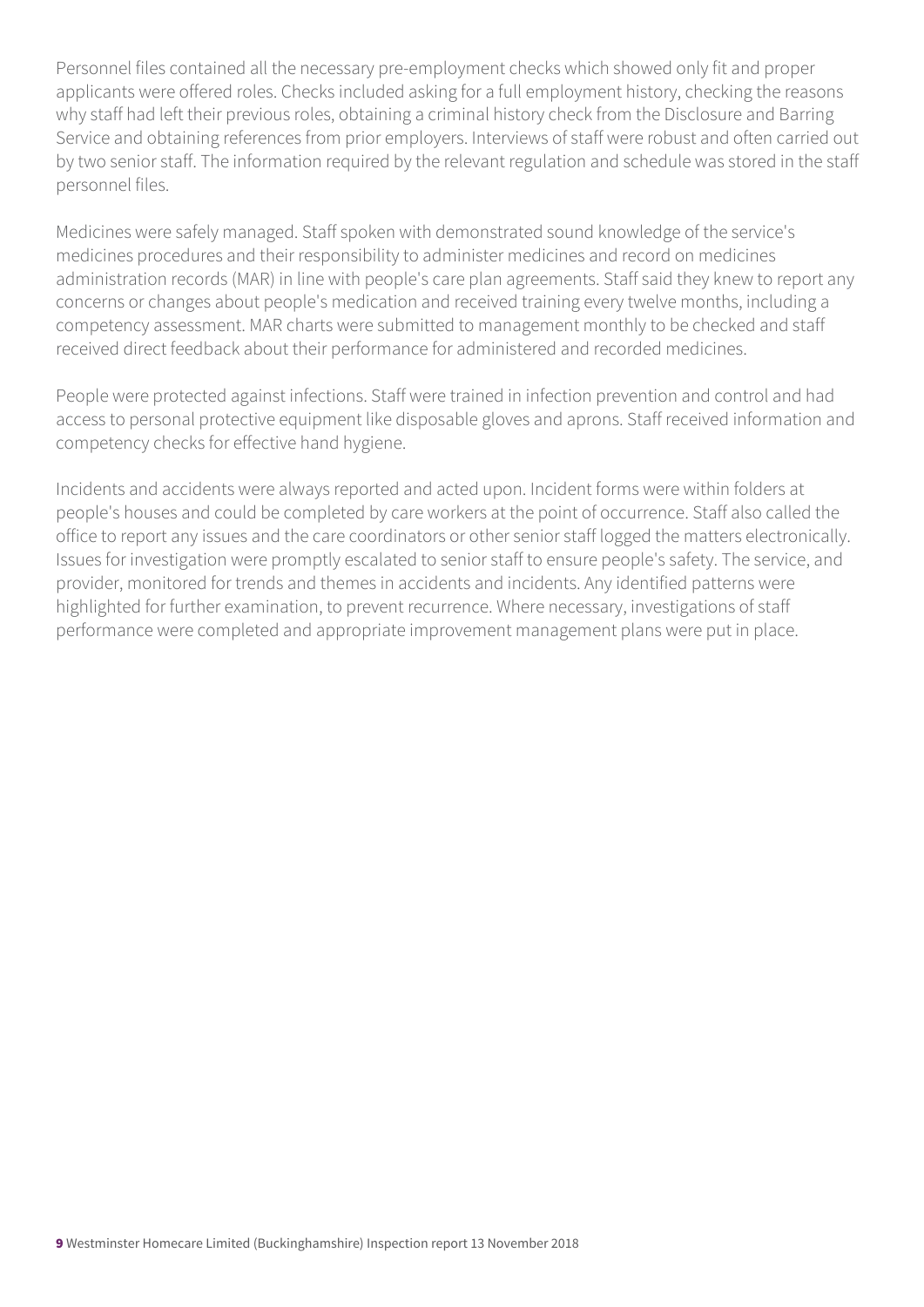### Is the service effective?

## Our findings

People and their families told us that comprehensive assessments were undertaken and a plan of care agreed before they received support from the service. They assured us they had had input and were actively involved in the planning and development of the plan. In all of the people's houses we visited, we saw an up-to-date copy of the care plan. Records we viewed showed robust and detailed assessments of personal care, medical history, social and dietary needs had all been considered. The plans were highly detailed, and mirrored those kept in the office.

Staff we spoke with had a good understanding of peoples' healthcare needs, for example catheter support procedures. Staff felt they were equipped with the right knowledge to monitor effectively and refer appropriately to the community team in response to any problems and risks. Care plans included a summary of medical histories and health conditions, and documented staff support strategies and responsibilities in relation to these. For example, a care plan stated, "look out for pressure sores and broken skin" and included details of who to report this to.

There were robust and effective systems in place to provide updated and on-going staff support. This included staff meetings, newsletters, supervisions, "spot checks" of their practice, and an annual appraisal. Staff told us they had a very comprehensive five-day induction process before they were allocated to undertake care tasks. This incorporated dementia awareness, fire safety training, first aid, food hygiene and health and safety. Other core subjects included infection prevention and control, medication support and competency, moving and handling, pressure ulcer prevention and tissue viability, and safeguarding adults level one. Safeguarding level two and three was undertaken by more senior staff.

Staff also received three 'shadow' sessions before moving onto being the second person on people's double-up calls. If staff were not confident they were offered additional shadowing sessions. Staff also observed that newer staff allocated to work with them were well prepared to meet peoples' needs.

Staff assured us their training helped them to effectively support the people they cared for. The in-house training was described as face-to-face and very good. There was no e-learning, and staff told us they liked this because face-to-face training gave them the opportunity to ask questions if they were unsure. They had also received further regular training to make sure they stayed up to date, and these were reviewed online to check annual or three-yearly compliance. This meant that people benefitted from staff who were aware of changing policies and up to date practices. The training programme provided staff with the knowledge and skills to support people.

Staff told us they had received regular supervision, which was described as "two-way conversations" and was said to be a helpful process to support and encourage development. Supervision was carried out quarterly, and conversations and observations were logged. Spot-checks of practice were also undertaken quarterly, and appraisals were annual. We reviewed these records and the training matrix, and this showed that these were up-to-date except for one member of staff on long-term leave.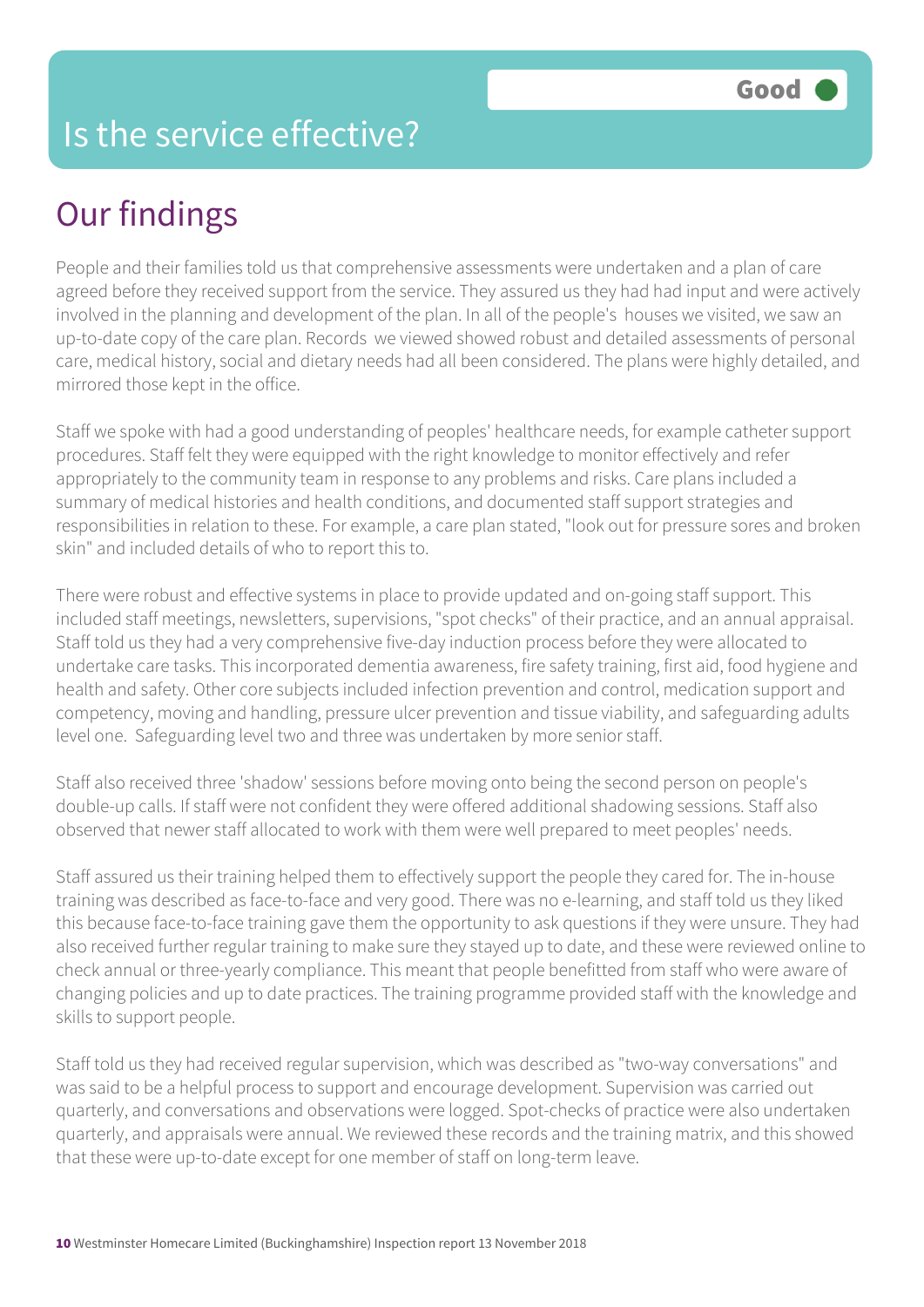People had access to specialist healthcare services if they needed support with their nutrition. They were supported with their nutritional needs by knowledgeable care workers and their preferences were respected. We observed people being offered choices for their lunch. People were complimentary about the staff preparing meals for them , saying they were offered choice, sufficient to eat and drink, supported if necessary to eat, and the kitchen was left clean and tidy before the care workers left.

Staff within the service and across the provider worked well together to ensure effective outcomes of care for people. Staff told us they felt valued by the managers and office staff. Some of the office staff had previous caring experience and could support care schedules if necessary. This had the added benefit that they knew the people they supplied contracts of care for, and were involved in writing the care plans for them. The deputy manager told us they had supported a staff member to improve their written English. This had been identified as a need and an agreed goal through quality audits of daily logs, and as a result the member of staff was rewarded "carer of the month" award for the improvement they demonstrated.

Staff liaised with healthcare professionals to monitor and maintain people's health and wellbeing. This was evidenced by some early interventions by the local tissue viability nurses, and the GPs. One family told us of an incident with a high importance and impact for them, where a care worker had identified the beginning of a pressure area and immediately contacted the district nurse. Because of this very early intervention, a pressure sore was completely avoided, resulting in better quality of life for the person who remained bedbound over long period of time. Records we reviewed demonstrated that information was recorded clearly by staff when they liaised with other health care professionals, and accurately recorded visits undertaken to the person's home by, for example, a GP. Follow-up information was also recorded, showing the outcome of conversations and contact with other healthcare professionals.

The Mental Capacity Act 2005 (MCA) provides a legal framework for making particular decisions on behalf of people who may lack the mental capacity to do so for themselves. The Act requires that, as far as possible, people make their own decisions and are helped to do so when needed. When they lack mental capacity to take particular decisions, any made on their behalf must be in their best interests and as least restrictive as possible. We checked whether the service was working within the principles of the MCA.

Care workers could tell us who was able to provide consent to care, and who lacked capacity and that support provided was in their best interest. The service had a proforma in place to record assessment of people's capacity as well as the best interest process and decision. However, we found that part two of the form had not been completed and the information recorded in part one conflicted. For example, one person's granddaughter was recorded as making advanced decisions for the person, but also that the person had capacity to consent. We discussed this with the field care supervisors who were not able to explain the correct purpose and application of advanced decisions. They told us they would act to correct the documentation to reflect the person's needs.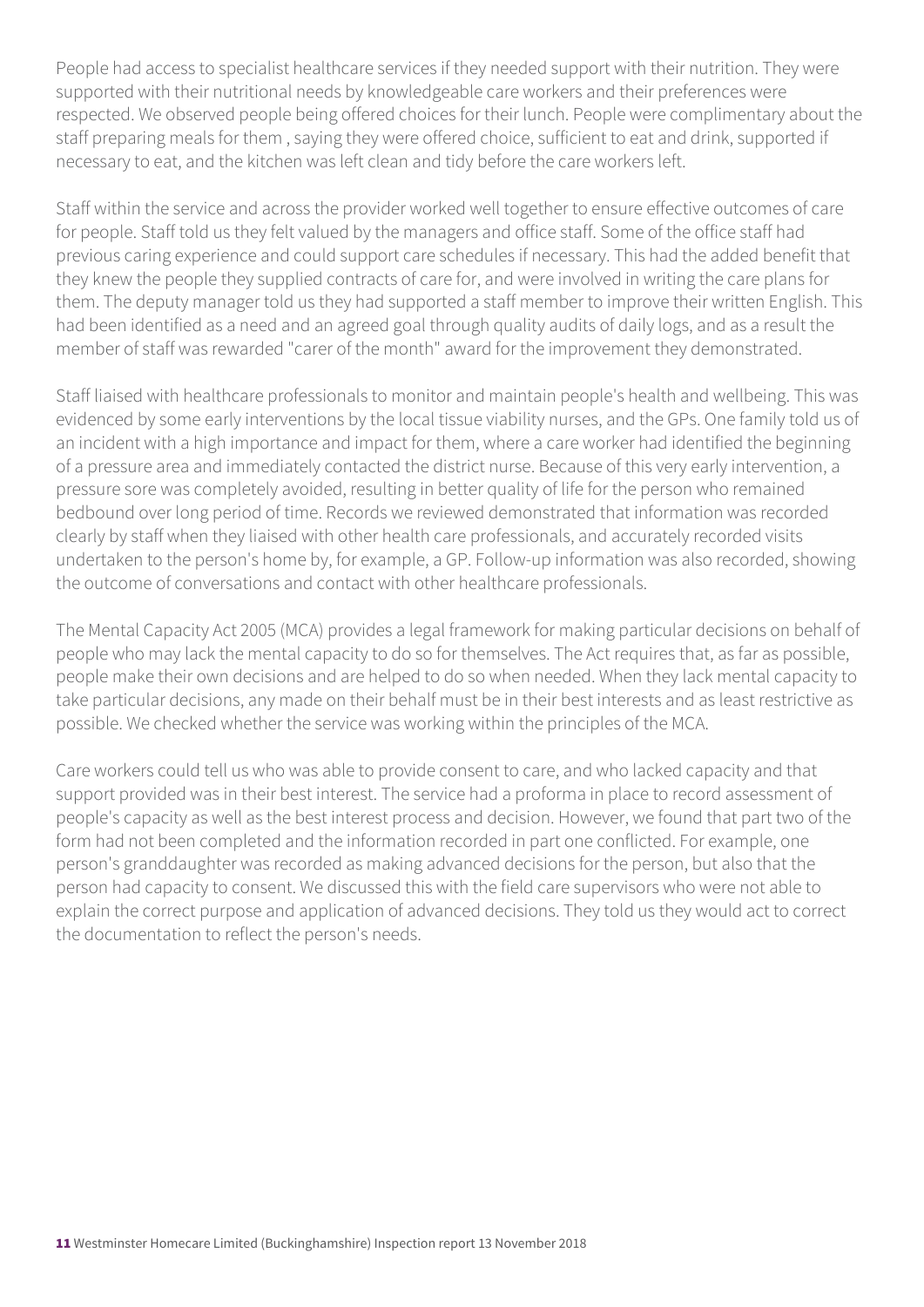# Our findings

People and their families provided consistently high positive feedback about the skill, knowledge, attitude and kindness of the staff. They clearly described how meaningful, supportive and positive relationships had been developed with the care workers who supported them. People told us staff were always respectful, professional, kind, compassionate and unfailingly treated people with dignity and respect. For example, comments about staff included, "They're kindly, respectable and respectful…I have complete faith in them" and "Yes they're kind and they try to spoil me. I do what I can for myself." This actively supported people by promoting their physical and psychological wellbeing. Relatives told us they felt this helped people live in their own homes for longer and avoid unnecessary trips to medical professionals and hospitals.

Care workers clearly demonstrated high ethical, moral and non-judgemental values as part of their duties. Without exception the care workers we spoke to highly valued building positive rapports and trust to improve people's experiences of the care and support they delivered. One care worker said, "I love to sit with people and have a chat to find out about them. Our office staff value that too and we understand that 90% of the care we provide is companionship". Care workers told us they were not rushed, had more time to engage with people and to find out about their life stories. This ensured care was holistic; people's support included social accompaniment, emotional wellbeing as well as everyday activities of daily living.

During our visits to people in their homes, we found evidence that care was consistently delivered to a very high degree. Families described some exceptional episodes of care which had impacted upon the wider family as well as the person being supported. Where staff supported the holistic wellness of people they were caring for, this had a further and repeated benefit of enabling family members to feel emotionally supported during some difficult times and circumstances. One person said, "They support my family too, and that makes such a difference to me, as I know this is a difficult time for them." A relative told us, "The relatives stated, "It's not one thing we can put our finger on, it's everything. The way they [the staff] speak to us, laugh, and bring fun and some sense of normality, make us feel valued and understood. Not in a sentimental manner but in a really active and positive way." People described to us how this care had made them feel, and gave numerous examples of how it improved their own psychological health. One person said they felt much happier when the care workers arrived and thoroughly enjoyed the time with them. This person did not have a large network of friends or relatives, and was reliant on the positive interaction with the care workers. Another person told us they felt they suffered from depression during the period they received personal care from another provider. They said that when the care workers from the service commenced, they immediately developed a bond and the person's feelings had positively changed. They told us they no longer felt depressed, and that they often awaited the visits from the care workers because of the positive influence they felt from the staff.

People told us how much they trusted and valued their care workers, how they had sometimes "…felt like [my] own family" and how staff had "…gone out of their way to go far beyond what was required of them". For example, a care worker arrived at a person's house to provide the personal care. The person stated their pet had passed away overnight. The care worker asked the person how they would like the matter managed, and the person said they wanted the animal buried in their garden. The care worker took it upon themselves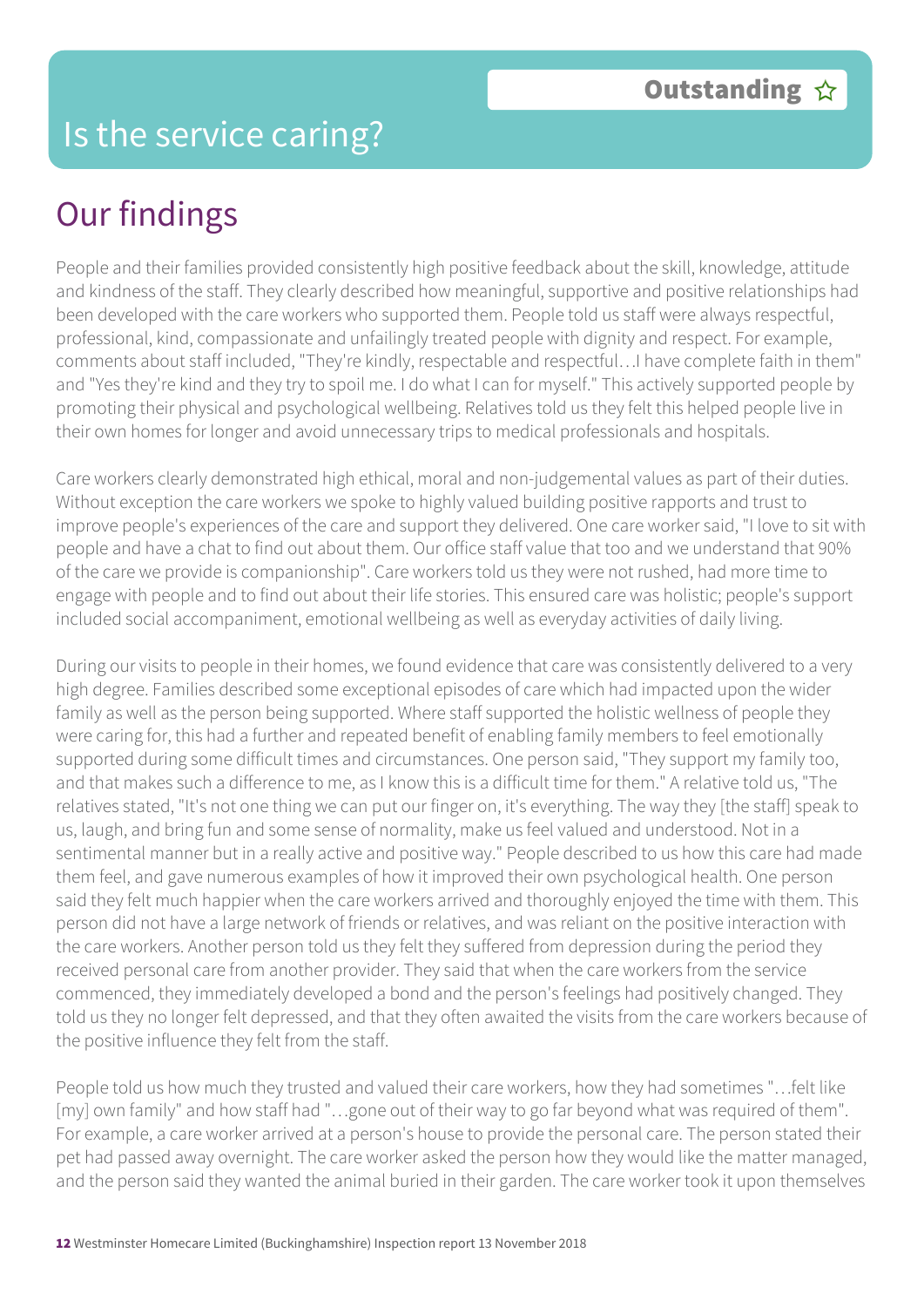to carry out the person's wish and the person said this made them feel happy. Likewise, staff told us they were proud to work for the company, and they demonstrated a genuine interest in the people they supported and their families. This was reflected in their everyday practice and was evident in their social interactions with people they obviously knew well.

The service actively prevented social isolation of older adults in their homes who were often without frequent contact in the local community. The registered manager told us this was at the core of the service . Examples of this included additional welfare visits to have a social conversation and not provide the personal care, encouraging the person into the local community for shopping and other tasks and supporting visits from people's friends or contacts into their homes for socialisation. People and families also described how the care workers often, "…felt like real friends, who understand us as people, as a family, not just as a client" and how this relationship built trust and humour and developed daily care into, "… sometimes quite a social event". One person told us how much they enjoyed being visited by the care workers, how it gave structure and laughter to their life, and how much they looked forward to them arriving. They said, "Sometimes I watch the clock to see how long it is until they [the staff] come again with their good humour and jokes. They make my life so much better, not just because of the care, but because they take time to ask how I am, how I feel and we discuss things that matter to me. It is also a sociable time which is important to me."

Some people told us of the calm nature and atmosphere that came as part of the care provided. One person commented, "Even when I know they [the staff] have other people to see, they see me as a real person and take time to see me as someone with hopes and fears. Everyone feels better when they have been…it is so much more than we hoped for, so positive. I (jokingly) try to bribe the agency to let them live here, we like them so much!" The family of this person told us how much of a difference the visits made. They said, "We so much look forward to them [the staff] coming, even in a difficult period of our lives, and it makes such a huge difference to us. We know we will never forget them, and it feels as if we have known them for ever. For them to gain that amount of understanding and relationship in such a short term is amazing, and great for us. Their whole care and attitude is more than outstanding."

Comments from other families and people reflected that the team of carers "simply cannot do enough for us. Whatever we discuss, they are onside, want to help, to support. It might be a little thing for them but huge for us". "They just want to get it right, every time. We know they are on their way to another visit, but they never make us feel rushed, always make time to talk, and go "above and beyond what we expected."

People and relatives consistently described the inclusivity they experienced in the care planning and review processes. They said staff always gave people the time to express their wishes and respected the decisions they made. They worked together, with the people they supported and their families, to ensure that personal voice and consideration was given to truly develop a partnership which encouraged and sustained co-production. In people's homes, we found information was very person- centred and highlighted what was important to people, including detailed information about their interests and hobbies, social, occupational, and familial history, religious and cultural needs, and emotional wellbeing. Staff we spoke to said that care plans were very effective in preparing them to know how to support people the way they wanted and contained background information about people which helped them to build a rapport with new clients.

People's independence was consistently promoted to ensure, restore and retain their ability to continue living in the community. People said, "They're [the staff] kind and make me feel comfortable. They appreciate my situation and I don't feel like I'm an inconvenience to them. I feel like a person and not a customer", "[The care worker] asks things like 'are you all right making your bed'?" and "They [the staff]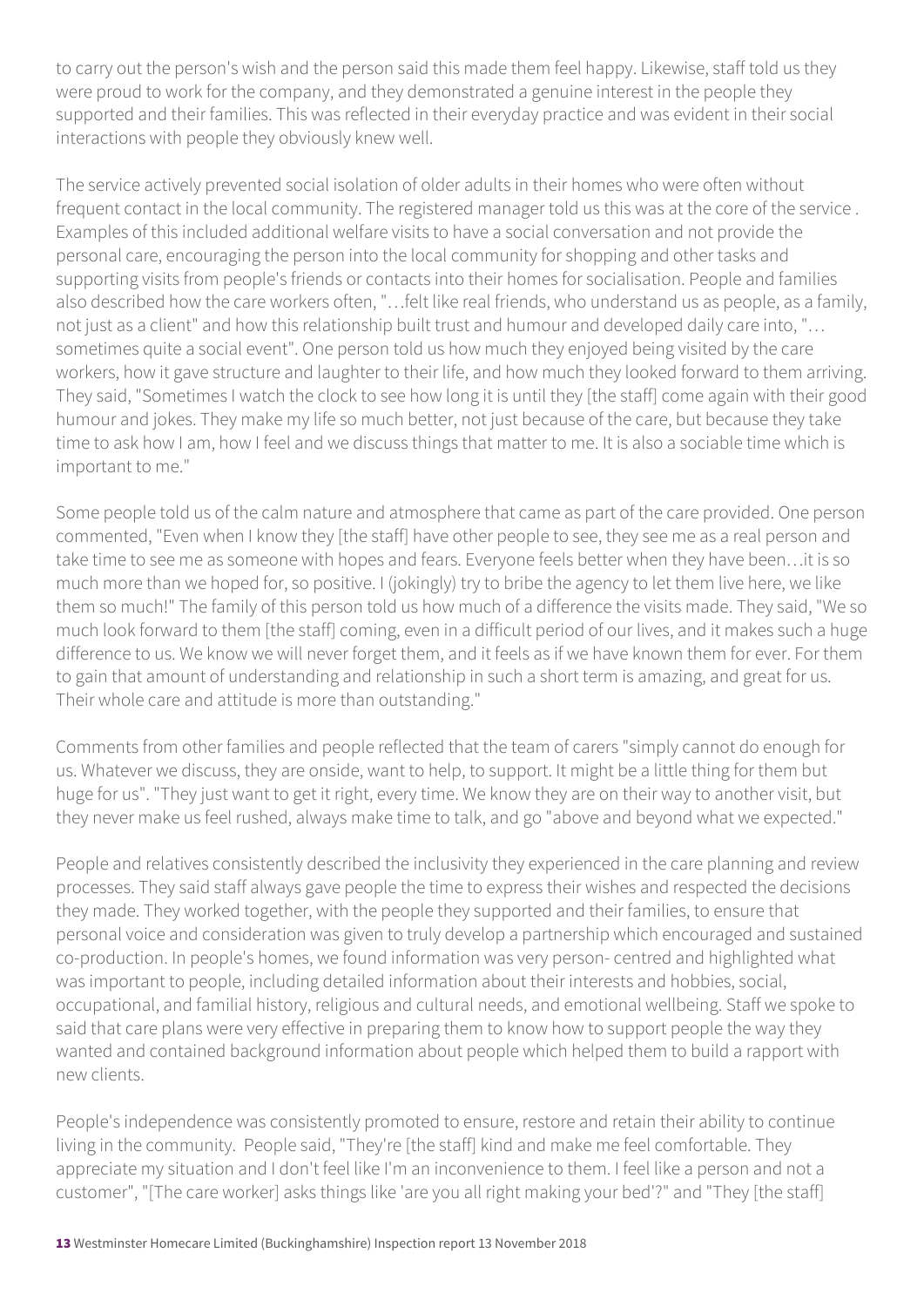don't rush me and ask if there's anything else I want them to do." One person received 10.5 hours of support per week from two care workers. We saw detailed information about support strategies and the person's preferred routines. Language used in the care plan was respectful and empowering with phrases such as, "…when the person is] ready", and instructions to care workers to check the person was comfortable and had everything they needed. People's abilities were clearly documented, which demonstrated the service used principles of empowerment to maintain people's independence. Another care plan identified that it was important to the person to spend time chatting with the care worker. We spoke to five care workers who all stated they had ample time to chat and spend quality time with people rather than being taskorientated.

Staff clearly understood the concepts of privacy and dignity and told us how they made sure this was respected in practice. For example, one person sometimes had a friend visit during their call and so staff adapt ed their approach and gave discreet support to give the person and their visitor privacy.

Confidential information about people who used the service, staff and others was protected. At the time of the inspection, the provider was registered with the Information Commissioner's Office (ICO), as required. The General Data Protection Regulation requires every organisation that processes personal information to register with the ICO unless they are exempt. We found the service complied with the relevant legislative requirements for record-keeping. Records were secured when not in use. Personal information held on computers had restricted access and staff used electronic passwords to access records. Information was only shared with third parties where consent was provided by people or their representatives. Data, including paper-based records, were stored and archived in the correct way.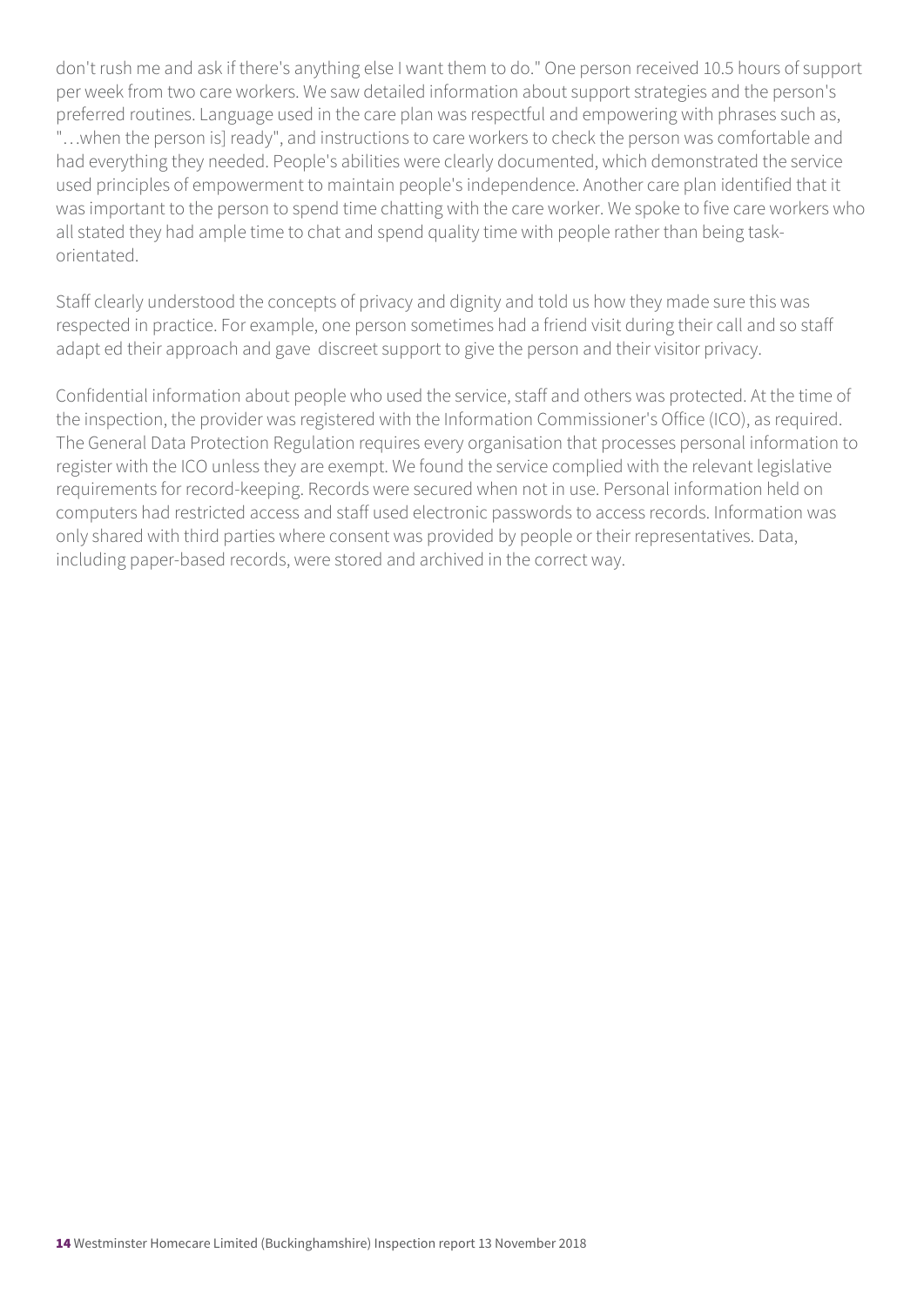# Our findings

We saw some highly-personalised care planning which promoted individual decisions and maximum choice. For example, there was detailed information around household objects and people's pets. These care plans clearly defined not only the name of the pets, and their temperament, but where animals should be kept when care was being delivered, what should happen in the event of a medical emergency requiring the person to leave their home, and how best to approach the pets. This provided a high level of assurance to people that their personal preferences were understood and implemented. People were supported to have maximum choice in the delivery of their care, and we heard conversations with people that confirmed and promoted this. They told us they liked having regular staff to attend them, and that, as far as possible this was maintained. They said this provided consistency of support by well trained staff who knew the people well.

We spoke with five care workers who all demonstrated thorough knowledge and understanding of people's individual needs and preferences. Staff detailed people's support strategies, backgrounds and personalities with warmth and respect. One care worker said that she always took time with new clients to check through their plans with them, to make sure it was accurate and included everything she needed to know to support the person well.

The service completed assessments in collaboration with people, their relatives and other professionals. Information was gathered about people's medical and social history, levels of independence, their environment, associated risks, and their aspirations. Initial assessments for care packages were completed and we saw that information and agreed support was dated and recorded into standardised care and support plan templates. We viewed care plans for five people and found information to be relevant to people's needs and highly personalised. Care and support plans were clearly documented and easy to follow. They referenced further specific information in relation to people's needs, for example guidance such as, "What to do in the event of a service user falling", and "Urinary Tract Infection Fact Sheet".

Staff supported people to overcome disabling barriers and went beyond delivering support in line with people's care plan. In addition to providing support staff demonstrated insight into people's potential and acted upon this to improve their quality of life. For example, we were told staff had given advice to one person about mobility aids as they believed this would help the person to access the community and broaden their social opportunities. Staff described that as a result the person was now able to meet up with friends several times a week and had increased his confidence and zest for life in general; the person had begun baking independently at home, whereas before he was dependent upon a 'meals on wheels' service.

Care workers also spent time encouraging and supporting a person with involvement from a family member to set-up a social media account to stay in touch with relatives abroad, which they also described as having a positive impact upon the person's interactions. Staff described that another person they supported appeared socially isolated , which was demonstrated through their behaviour in seeking more support from care workers. Care workers reported this to management who worked with the person's social worker to access more social activities, and the care workers found they were needed less.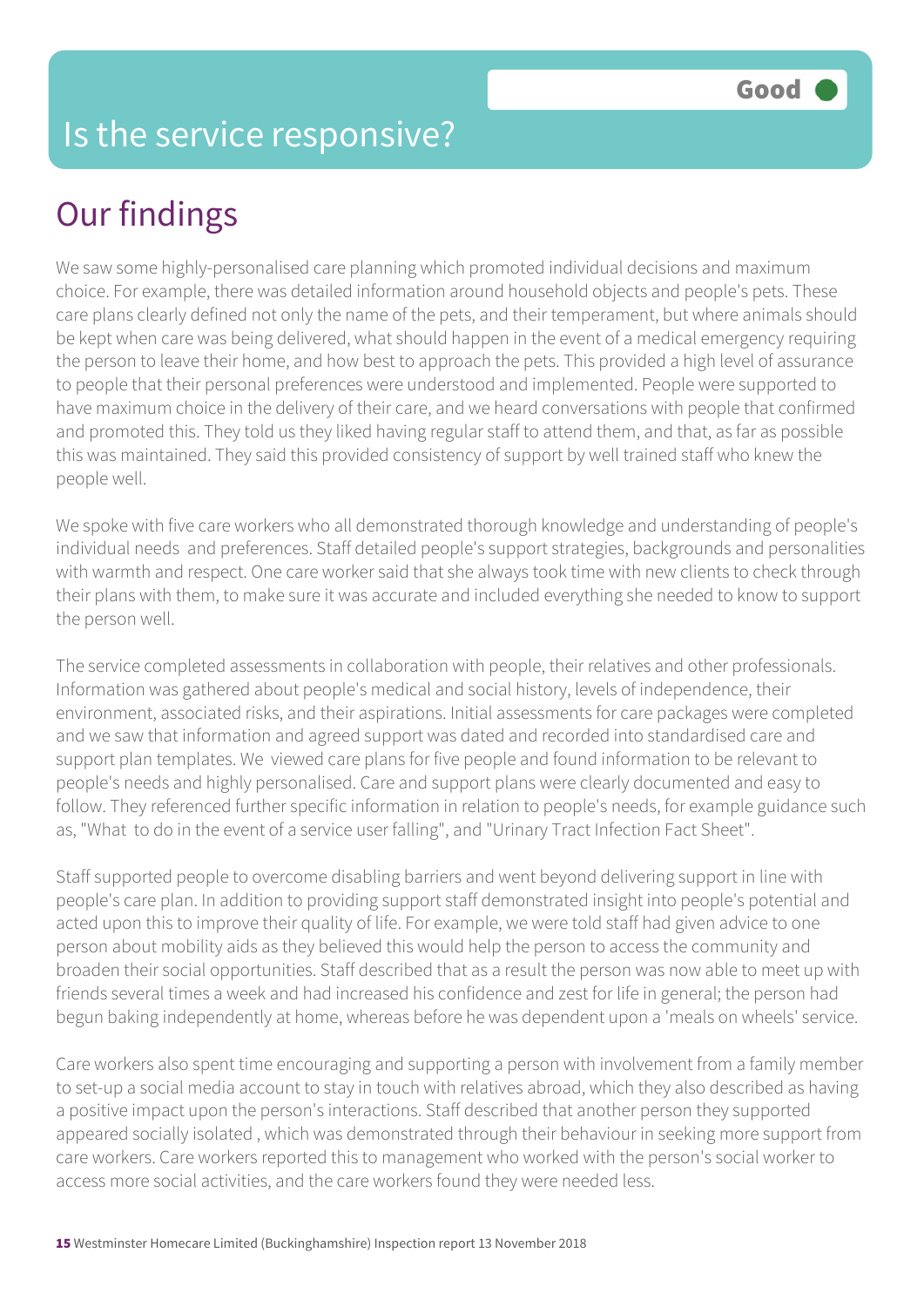The service had an appropriate system to deal with feedback and address concerns. People told us the service acted promptly on any feedback they provided. One person said, "I've got all their numbers [the managers] in the book. I wouldn't say I've made complaints but I've talked to them twice about things, and they do seem to take our comments on." Another person stated, "We have a dog, a friendly Labrador. [Some of the staff] seem to be petrified of dogs. I have told them [the service] to only send people who are OK with dogs." The service responded by checking which staff were comfortable with dogs or owned dogs themselves, and therefore could provide the person's care responsively. The person then said, "I've been showing them [the staff] how to tell (name of the dog) to sit, and he does sit, and they seem to like that…" When relatives provided feedback about people's care, this was also handled sensitively. Another person said, "I have a daughter who does the 'complaining'; it's her house we live in. We complained once about needing to have someone [care worker] at the same time every day. They [the service] handled it very well, and on the whole, it's improved. They come between 9 to 9.30am." This showed the service was responsive to people's needs and personal requests.

Staff showed they understood the organisation's complaints procedure and said management kept them informed of any concerns or changes to people's care because of complaints. Staff also said that the office listened to staff concerns, for example staff had the "right to refuse" if they did not feel comfortable supporting a person with behaviours of concern or people at the end of their life, needing palliative care. Staff said that management valued staff's specific skills and matched people accordingly.

All providers of NHS care or other publicly-funded adult social care must meet the Accessible Information Standard (AIS). This applies to people who use a service and have information or communication needs because of a disability, impairment or sensory loss. There are five steps to AIS: identify; record; flag; share; and meet. The service had taken steps to meet the AIS requirements. Staff had received specific training in the principles of communicating with people effectively, and this was an ongoing process. The management team explained effective communication was raised with staff to ensure that people received positive, responsive and efficient care. The care documentation clearly showed that the service identified and record ed communication impairments, and steps were implemented to ensure information was provided to people in a way they could understand it. Care documentation explained what communication aids, such as glasses and hearing aids, people required as part of their daily lives. The service had contributed to the better introduction of technology by introducing mobile communication to people with sensory impairments. We encouraged the management team to continue the implementation of technology within people's care, and they were receptive to our feedback.

At the time of the inspection no one was being supported at the end of their life, however, staff we spoke to said they had supported people and felt they had the right skills and support from management to provide the right care. We also saw there was an organisational policy in place to support people at the end of their life.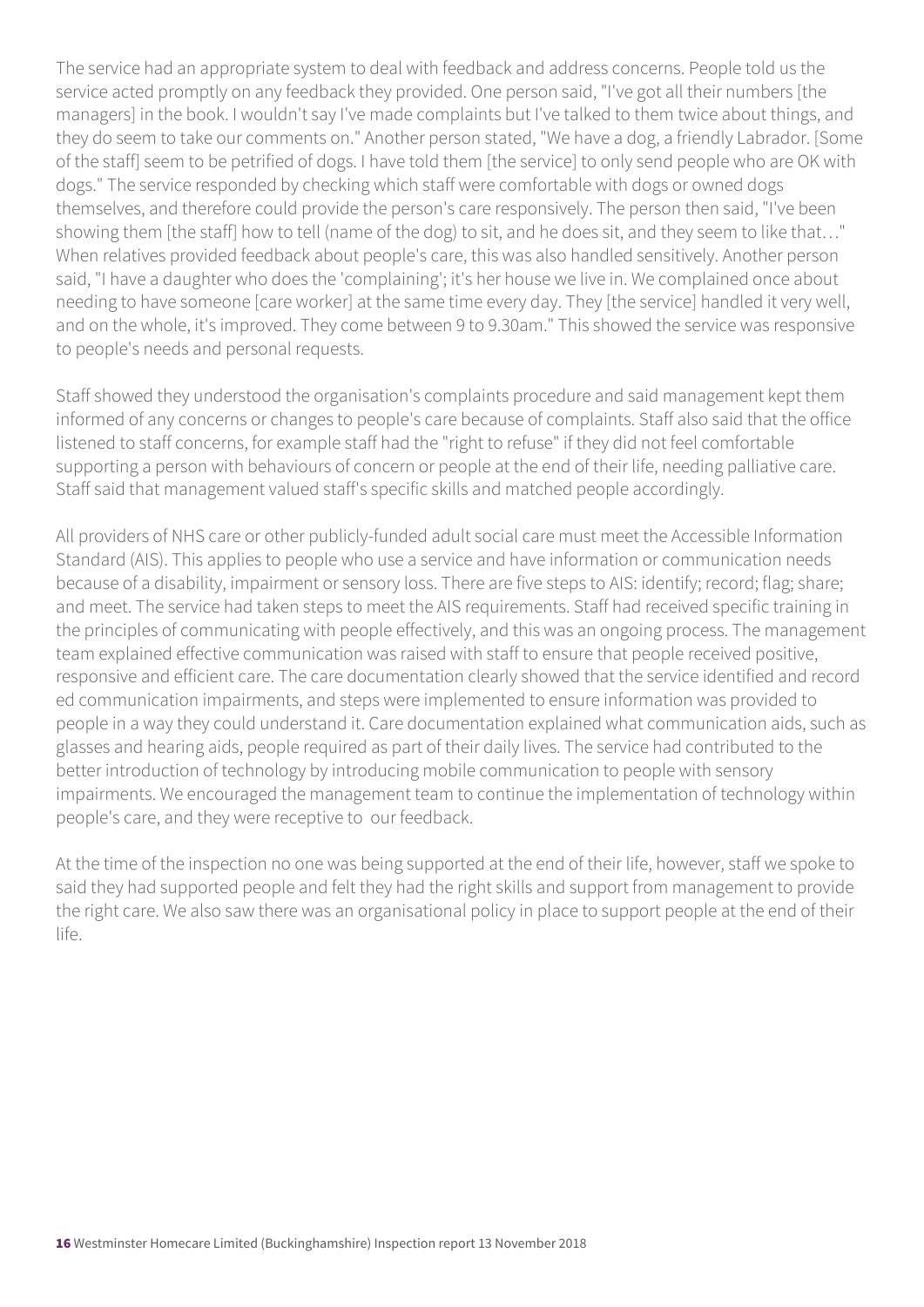# Our findings

Adult social care services are required to have a statement of purpose (SoP). A SoP documents key information such as the aims and objectives of the service, contact details, information about the registered manager and provider and the legal status of the service. We found the SoP for the service contained all the necessary information and was up-to-date. The service had a clear strategy to provide safe care and treatment. Staff we spoke with were aware of the provider's ethos, and could tell us some of the values such as "to ensure that each service user's needs and values are respected", "recognise the individual uniqueness of service users, staff and visitors, and treat them with dignity and respect at all times" and "acting in an honest and open manner." The provider's strategy, mission statement and values were clearly displayed throughout the office, on their website, and within various documentation including the 'service user guide'.

When we spoke with people who used the service, their feedback resonated with the phrases used in the service's ethos and statement of purpose. People comments included terms such as "...they know how unique I am...", "they always respect me, no matter what..." and "They [the staff] tell me the truth...even when it's bad news..." People's and relatives' feedback demonstrated the service and provider had embedded in the system of care what was written down in the words of their mission statement.

The service had a variety of methods to monitor, measure, evaluate and act on the quality of care people received. Many people told us they were often asked for their feedback and suggestions for further improvement. In addition, people and relatives said they often saw or spoke with the senior staff or management. One person said, "Yes, I did a [satisfaction] survey but I can't remember when." Another person said, "[Although] we don't see her [the registered manager] very often, we do speak on the phone sometimes". Other comments included, "She [the care coordinator] introduced herself and I felt comfortable with her caring questions", "Yes, absolutely a well-managed service", "I'd give them an 8 out of 10. Nothing's perfect. I don't know what they could do to improve!", "Yes, they [the service] do surveys. It comes twice a year with the carers" and "I'd give them an 8 out 10…they're pretty good."

The service's satisfaction survey results matched the comments we received in our telephone interviews and home visits with people. We looked at the 44 results from the 2017 data. The service asked several relevant questions to ascertain people's opinion about various aspects of care. For example, questions included, "Do your regular care workers make you feel safe and comfortable?" and "Please rate your care workers, are they honest and trustworthy?" Other areas the service asked for feedback on were timing and punctuality, quality of life, control over the care received and supporting independence. Results of the survey showed almost all respondents rated each question positively, with "excellent" and "very good" as the answers. The service had analysed the results, and identified strengths and areas for improvement. We saw the service sent a letter to people and relatives in September 2017 with the results of the survey. This showed the score for each question in the survey, what the service aimed for and planned changes. For example, part of the letter stated, "88.64% [of respondents) felt that our care practitioners made you feel safe and comfortable…we are working hard to keep continuity of care by keeping our practitioners on regular runs to build relationships with individual clients. We are still striving to reach 100% by advice, guidance and coaching in supervisions and spot checks. We as a company want clients [to] feel confident and comfortable to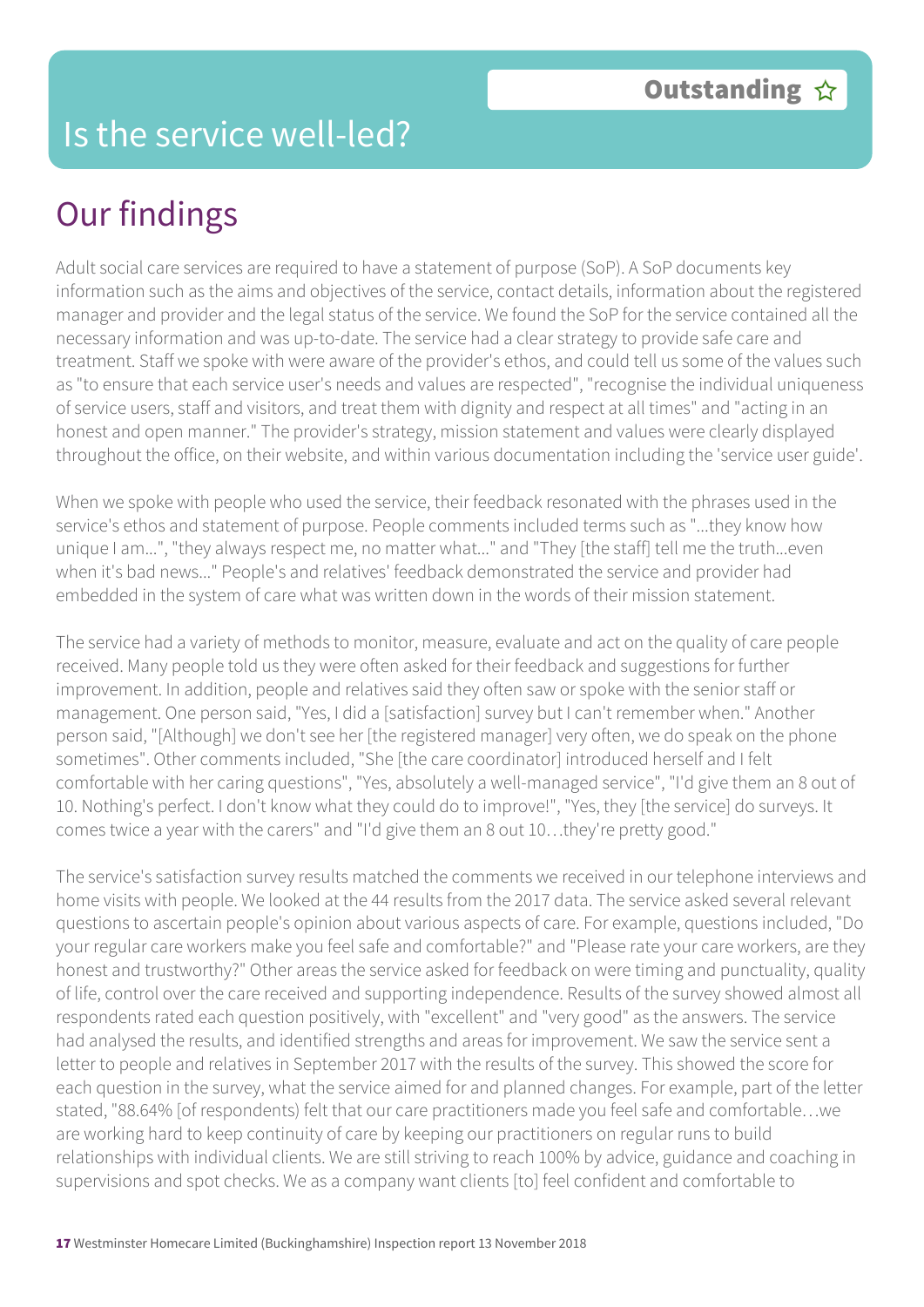approach us with any issues or concerns." The letter also encouraged people and relatives to contact the management team if they wanted to provide further feedback or arrange an individual meeting to discuss matters.

The management team explained what they felt contributed to a well-led service. The registered manager said, "It is necessary for staff to have approachable managers, inclusiveness, express views and wishes… because they know the clients better than we do in the office. This is so we can make the service users' lives better. The connection between the staff and the service user is because the staff feel valued and they are open for new challenges, they are not frightened to suggest anything, they are always suggesting new ideas and they research for the service user new ventures. Everything they learn in the community is passed on. Communication is important because the office staff get to know the service user and then can communicate special or different needs to the care staff."

Robust systems were in place to monitor the quality of the service and there was good support from the provider. This included a series of local, regional and national audits. We reviewed the 'internal audit' dated 8, 9, 10 May 2018 which was written in the style of a CQC inspection report, using the key questions we always ask. We noted this was very detailed and comprehensive, using data from people, staff, records and systems. For example, a gap in a staff member's employment history was detected and comments were made in the content of the audit. At the end of the audit, was the overview; a report detailing the actions or further improvements to practise required by the inspection. This included findings, (compliance) and actions required or recommendations. Reminders were also used, also in the form of recommendations of how the service could improve even further. An example from May 2018 was that a person had a certain medicine, although mentioned on the MAR, was not mentioned in the care plan. This was corrected to ensure the person's records did not contain any inaccuracy.

There was good oversight of the service from a larger perspective. We viewed the 'weekly report' for the week ending 12 August 2018. This showed hourly activity, unallocated schedules, missed visits, staffing information, business development activity, recruitment, and other important information. This was reviewed by the registered manager and the senior team to identify any actions to be taken. Monthly reports were constructed for care plan reviews, complaints, safeguarding, outstanding actions and spot checks, staff appraisals and supervisions. A combined report was then presented to the provider's executive team. Each month there was an executive meeting, at which the service's key performance indicators were discussed, and reviewed.

The operations managers met quarterly and were asked by the executive team to look at one key line of enquiry each and present this information to the other team members. The service was asked to compare themselves with other providers who have achieved outstanding ratings from CQC inspections. The registered manager explained they offered to help with any challenges within the provider group, upskilling and helping other services and managers to improve. The registered manager said, "Working as a team is the key ingredient for success [and will] prevent uncertainty." There were 'branch buddies' so that registered managers could connect with other locations, sharing resources such as staff trainers. The operations manager explained the service's positive contact with other managers helped support the service when additional resources were required. Feedback about improvement was taken back to the operations managers and executive team, with the aim to make the service even better.

The service had a very positive workplace culture and staff explained why they liked to work there. Staff described the management as very helpful and happy to cover their shifts where necessary. Staff did not feel pressured, and said they were also happy to help and cover shifts where needed. One care worker said, "The behaviour of top management is respectful…that's why we stay." Another said, "I love working for them.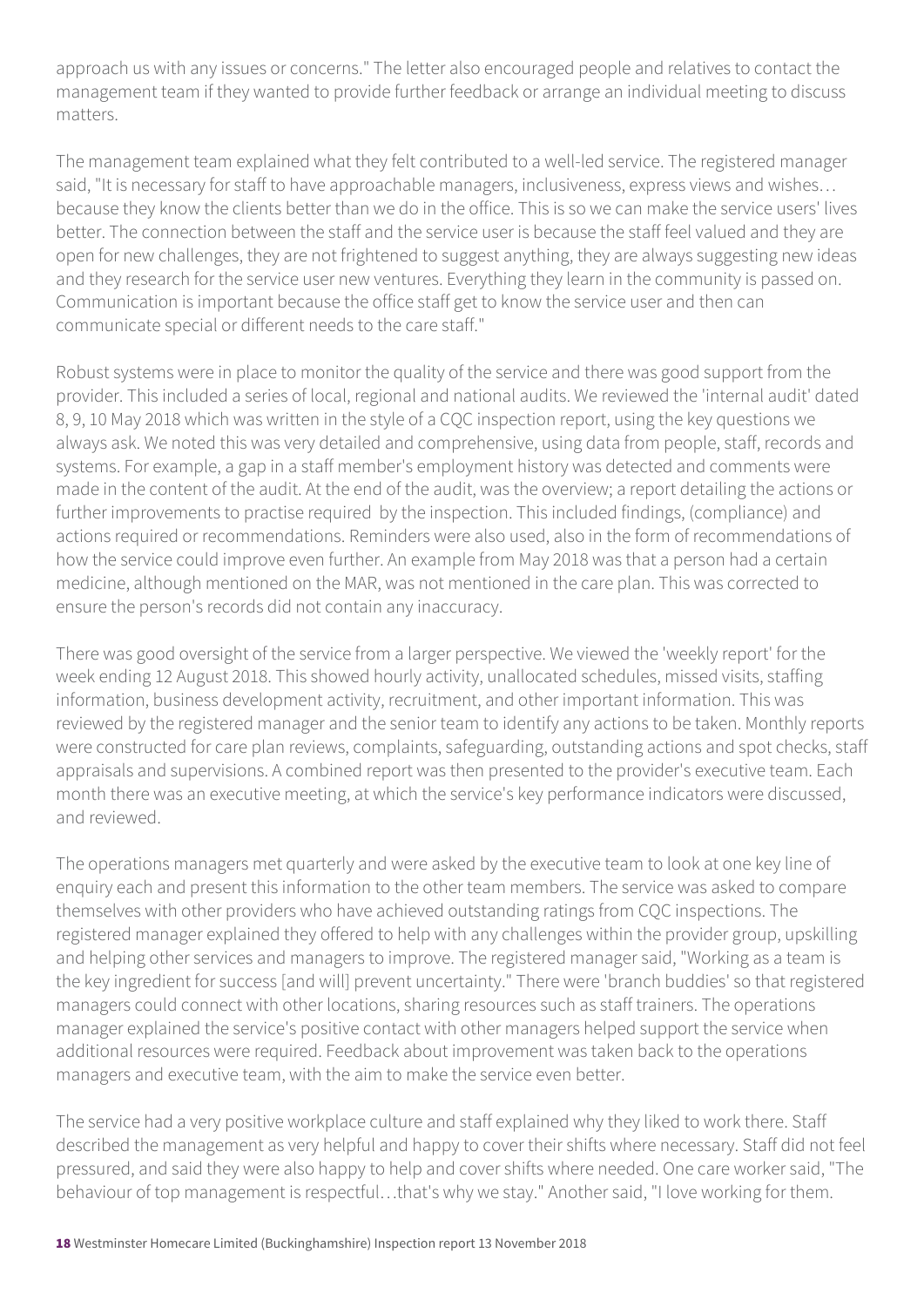They are a great team and all approachable." Staff we spoke with felt they were given equal opportunities. One care worker said, "I have been offered to complete qualifications and to try out office-based work. Management like to offer that so we can experience and understand different aspects of the organisation, so every part is valued."

The staff turnover was low, which indicated a high degree of staff satisfaction. With staff staying in their posts for longer periods of time, people could receive better continuity from care workers who knew them the best. The service encouraged and rewarded staff to develop and expand their own skills and knowledge. This meant the service retained and deployed staff whose abilities enabled the provision of the most complex types of care. The registered manager explained how they, and others in the management team, identified staff in everyday interactions that could be encouraged to progress their careers. Staff also corroborated the registered manager's assertion about this. Staff explained they were offered learning opportunities that they had not previously had, that they were approached by managers to seek their input about becoming better practitioners. One employee was nominated for the regional Great British care awards home care worker of the year 2018. They had used their initiative and lateral thinking to ensure people received the best possible care. For example, the they had climbed a fence and opened a window of a house to ensure someone's welfare when they were not answering the door. The registered manager explained why the staff member was nominated and how valued the staff member was to ensure people were placed at the heart of the service.

Staff said they received feedback about their performance and understood expectations of them. For example, one care worker said management were very good at ensuring staff used technology correctly to log calls and would "call staff in" to follow-up if they had not. One care worker said they understood this practice helped to safeguard clients and staff and was proud of their 99% call log record and had received a lot of praise from management about it. Another care worker said they received supervisions every three months and regularly received feedback about medicines administration and records, call logs, health and safety, work capacity, updates about people and their relatives. One care worker who had worked for the organisation for a number of years said that the current management team were "…very supportive and approachable. Communication is good both ways. I love my job and have a real sense of achievement that I am helping people."

People benefitted from the service's connections with other health and social care avenues. The service and registered manager had a strong community presence and network within the wider adult social care sector. The service used a variety of methods to check for best practice care and implement it. For example, a person with Alzheimer's disease mentioned to a care worker that they were lacking social contact. The care worker identified that the Alzheimer's' Society could connect the person with other people in the community with similar needs. The benefit was the person no longer felt isolated. They were visited by volunteers and who took them to social meetings and out for coffee. Staff told us, "He was bored. He is able to go out with his chair, but he did not have the connections and the care worker organised a meeting with him and he could start to go to the day centre. The care worker supported the person on the first day of attending the day centre. He loved it, and we asked him if he wanted to go for further days and he increased his number of days to twice per week." There were also good connections with the local authority, the clinical commissioning group and local NHS England. The service and management had accessed best practise, implemented it into the care people received, and evaluated the impact to ensure it was beneficial.

Care workers told us that they were trained in equality, diversity and human rights as part of their induction and were aware of people's cultural and religious beliefs and their preferred gender of support was respected. Staff said they would always respect people's gender identity, sexual preferences and any other characteristic and would seek advice from management in how to meet people's needs. The service was